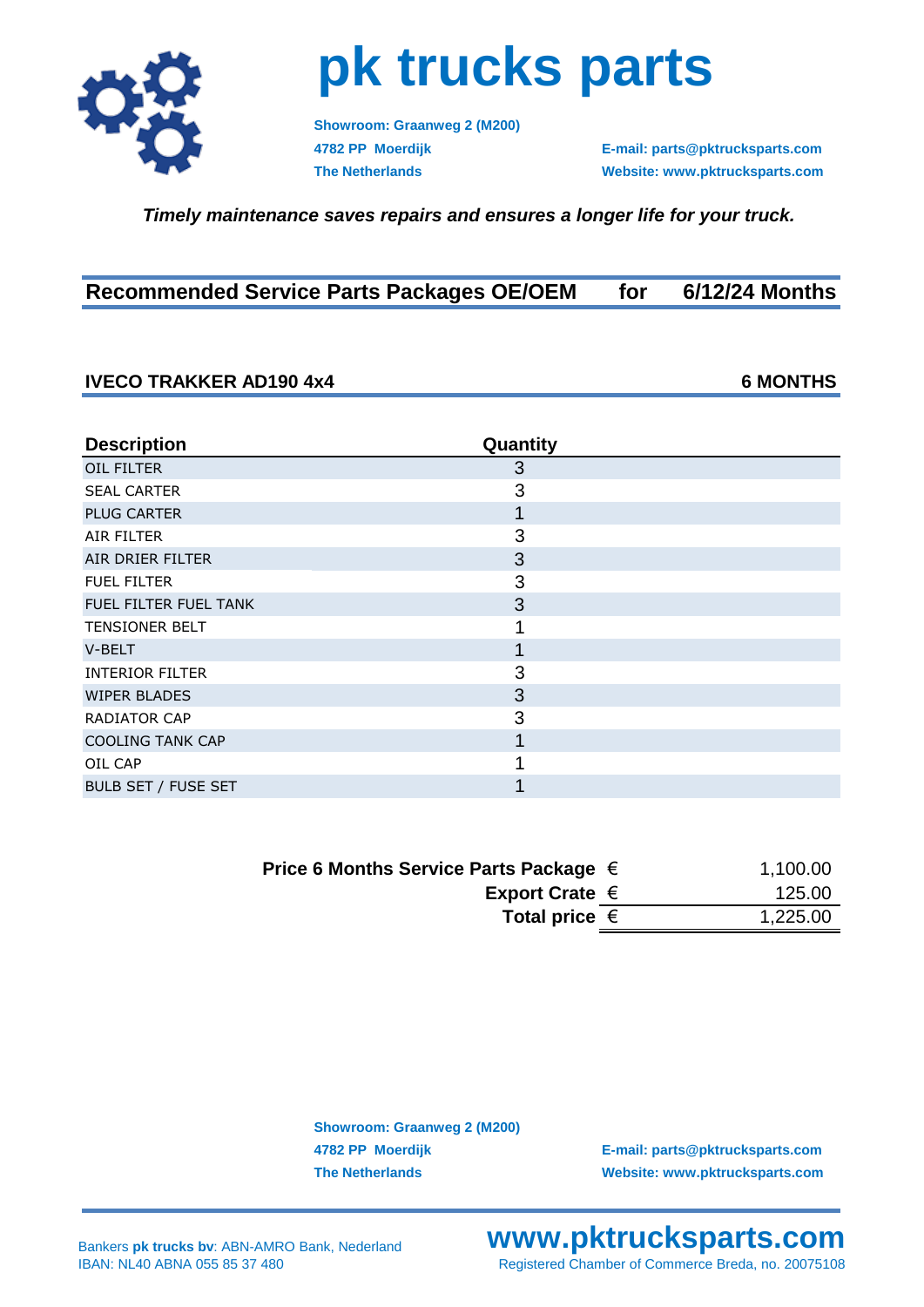**Recommended Service Parts Packages OE/OEM for 6/12/24 Months**

## **IVECO TRAKKER AD190 4x4 12 MONTHS**

| <b>Description</b>        | Quantity       |  |
|---------------------------|----------------|--|
| OIL FILTER                | 6              |  |
| <b>SEAL CARTER</b>        | 6              |  |
| <b>PLUG CARTER</b>        | 1              |  |
| AIR FILTER                | 6              |  |
| AIR DRIER FILTER          | 6              |  |
| <b>FUEL FILTER</b>        | 6              |  |
| FUEL FILTER FUEL TANK     | 6              |  |
| TENSIONER BELT            |                |  |
| V-BELT                    | 1              |  |
| <b>INTERIOR FILTER</b>    | 6              |  |
| <b>WIPER BLADES</b>       | 6              |  |
| SHOCKABSORBERS FRONT      | $\overline{2}$ |  |
| <b>BRAKE LINING FRONT</b> | 1              |  |
| BRAKE LINING REAR AXLE    |                |  |
| COOLING HOSE 1            | 1              |  |
| COOLING HOSE 2            |                |  |
| RADIATOR CAP              | 1              |  |
| <b>COOLING TANK CAP</b>   |                |  |
| OIL CAP                   | 1              |  |
| BULB SET / FUSE SET       | 2              |  |

| Price 12 Months Service Parts Package $\in$ | 2,850.00 |
|---------------------------------------------|----------|
| Export Crate $\in$                          | 125.00   |
| Total price $\epsilon$                      | 2,975.00 |

| <b>Showroom: Graanweg 2 (M200)</b> |                                 |
|------------------------------------|---------------------------------|
| 4782 PP Moerdijk                   | E-mail: parts@pktrucksparts.com |
| <b>The Netherlands</b>             | Website: www.pktrucksparts.com  |

**Recommended Service Parts Packages OE/OEM for 6/12/24 Months**

**www.pktrucksparts.com** Registered Chamber of Commerce Breda, no. 20075108



## **pk trucks parts**